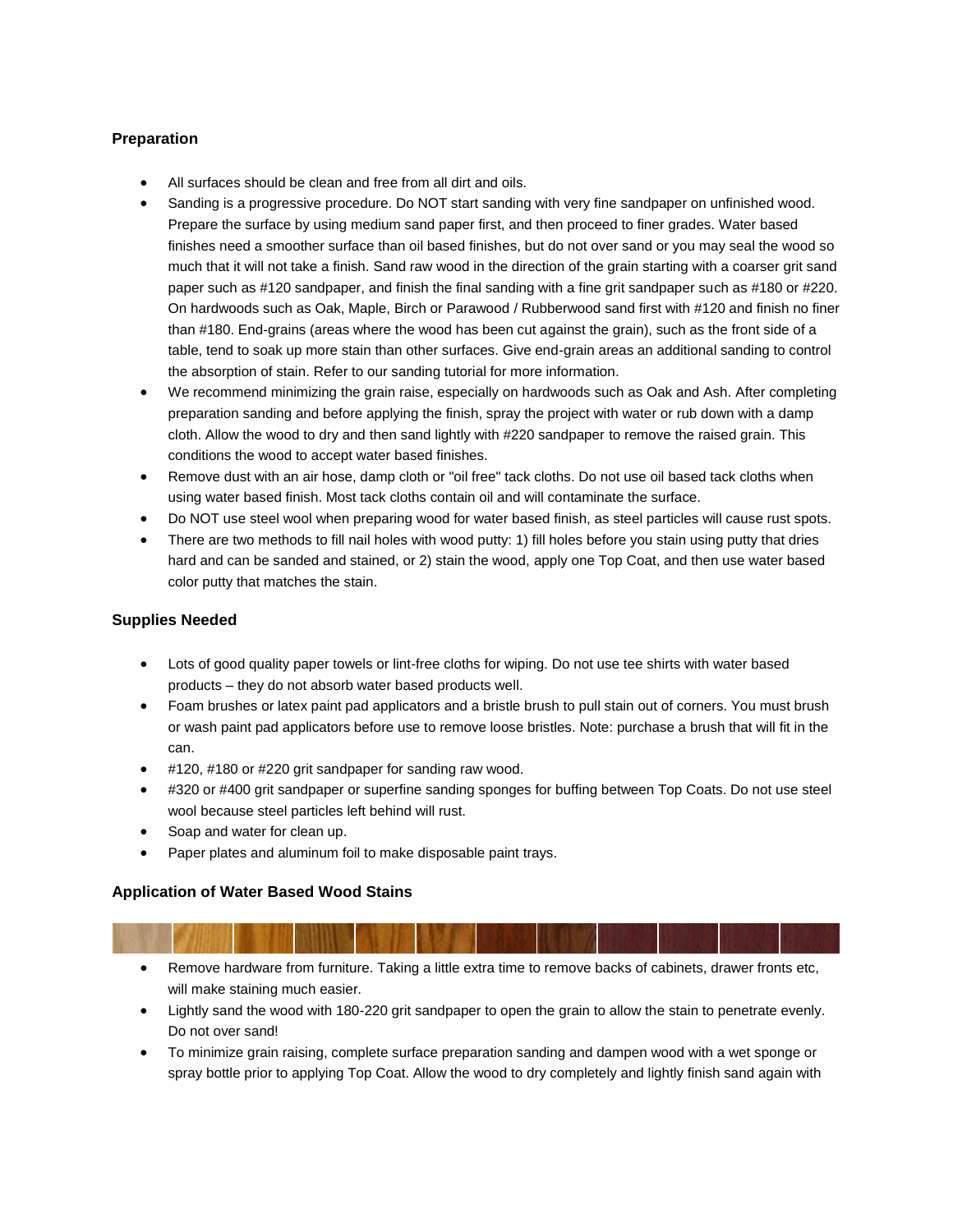#180 to #220 grit sandpaper. Do not sand through the grain raise layer. This conditions the wood to accept water based finishes.

- All top coats (water, oil, lacquer, wax, etc.) may be used over Water Based Stains if they have dried properly.
- All Wood Stains may be intermixed to create custom colors or may be lightened by adding Natural Stain.
- A second coat of stain will produce a slightly darker color.
- If working in high temperatures or low humidity, Wood Stains may be thinned with 10-20% water or General Finishes Extender (3 to 6 oz. per quart) to improve open time for application.
- Tinting may be accomplished by adding 2 oz of Wood Stain and 2 oz. of water to a pint of Top Coat (or 4 oz. of each to a quart). Mix the water and stain together first, then add this mixture to tint the Top Coat. Stir well.
- Use only tack cloths made for water based products (containing no linseed oil).
- Always stir the contents well. Stirring reduces the thickness of the stain and distributes pigments that may have settled to the bottom of the can.
- It is essential to apply a wet, liberal amount of stain with a foam brush or a latex paint pad applicator to insure easy workability. If too little stain is used, the surface can dry too quickly causing an uneven appearance.
- Divide your project into manageable sections (top, side, drawer, door).
- Stain a complete section and wipe off the excess evenly with the grain using paper towels or a clean cloth. Check for missed spots and lap marks before moving to the next section. Immediately correct lap marks by rewetting the entire working area with stain and wiping the excess off.
- Sanding between coats of any stain or top coat is referred to as Buffing. We do NOT recommend buffing between coats of stain because you may remove an area of stain that cannot be re-blended. If you must buff because you have imperfections that need to be smoothed out, do so with caution using a superfine sanding pad or #320 or #400 grit sandpaper. Do not buff prior to the first application Top Coat.
- On most projects three or four coats of Top Coat is just right. On projects receiving extra wear such as table and desk tops, additional coats will add more protection. Tip: use our High Performance Polyurethane for even more durability. For more instructions about applying Top Coats, click here.

#### **Application of Water Based Milk Paints and Glaze**



Water based Milk Paints can be used with glazes and water based stains to create decorative finishes such as distressing, antiquing, faux marble, rag rolling, or color washing. Creating these layered techniques requires using layers of color combined with sanding techniques. The results are stunning and well worth the effort.

- 1. Distressing is a technique of marking the wood to give the character of generations of use. Start by gathering the essentials of character building; hammers, nails, screws, old hardware, literally anything you can pound into the wood that would leave an imprint. Then start hammering away. If it's been a long week and you need a lift, start a little character therapy project for yourself. Get rid of all that stress and finish a piece of furniture at the same time!
- 2. Antiquing is another form of distressing using sanding techniques, often followed by glazing to give the appearance of an antique piece of furniture that has been well taken care of over the years but, has slight natural wear and discoloration on the doors, edges, or sides. Walk into any furniture store and the trend toward using stains and finishes to create an antique look becomes abundantly clear. Corners and other recesses show the remains of an "old" finish while more exposed surfaces seem to have been "worn away" by time and use. This look of aging did not come from time but from a simple finishing technique that, with a little practice, you can master. Besides applying stains and topcoats, this process involves selective sanding of the "base stain" and wiping in of a "top stain," so it's best to use scrap wood get a hands-on feel for how the stains will look on the particular wood you're using. Here's how to do it all, step by step.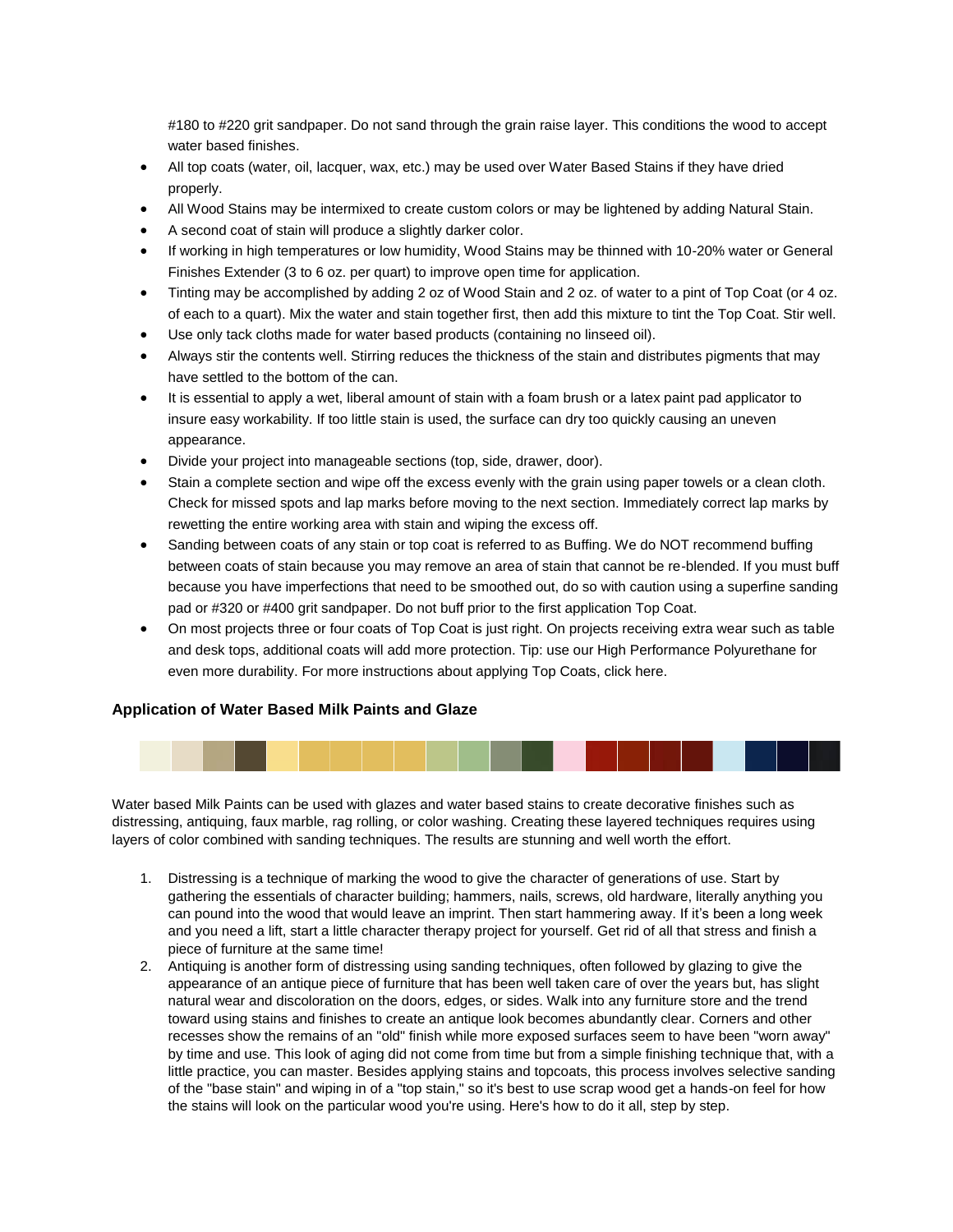3. Glazing is the process of applying a translucent color to the surface, and then rubbing off the excess glaze to create many effects.

In the following examples, several layers of Milk Paints, Glazes and Top Coats are combined in the tradition of old world craftsmen to create unique decorative finishes in any color palette. The process goes fast as water based finishes dry much more quickly than oil based finishes.



1. Two coats of Autumn 1. Two coats Sage Haze Milk Paint sanded through 2. Water based topcoat topcoat to prevent to prevent color blending 3. Yellow Ochre Glaze 4. Final top coats



Green 2. Water based

color blending 3. Winter White Glaze

4. Final top coats

1. Two coats of Millstone 1. Two coats of Brick 1. Two coats of Brick Milk Paint sanded through 2. Water based topcoat to prevent color blending topcoat to prevent to prevent color blending 3. One or two coats of 3. Van Dyke Brown **Glaze** 4. Final top coats



Red Milk Paint 2. Water based topcoat Basil Milk Paint sanded through 4. Yellow Ochre Brown **Glaze** 5. Final top coats



Red Milk Paint 2. Water based color blending 3. Espresso Wood **Stain** 4. Final top coats

# **Application of Milk Paints**

- Do I Need a Primer? Although Milk Paints can be applied directly onto bare wood, the use of an additional coat of Milk Paint as a "primer" is recommended for heavy grained wood such as Oak, Pine or Parawood, especially with light colors. Most dark Milk Paint colors do not need a primer. If you want a smoother finish, just add a third coat.
- Remove hardware from furniture. Taking a little extra time to remove backs of cabinets, drawer fronts etc., will make staining much easier. Milk Paints may be intermixed to create additional colors. Snow White or Antique White will soften darker colors.
- If working in high temperatures or low humidity, Milk Paints may be thinned with 10-20% water or General Finishes Extender (3 to 6 oz. per quart) to improve open time for application.
- If working over existing paint or finish, always test a small area to make sure paint will adhere. Sand glossy surfaces with #120 grit sandpaper before proceeding.
- Make disposable paint trays by covering paper plates with aluminum foil.
- Test the color on the underside of the project. It is your responsibility to insure that the color is what you want.
- Always stir the contents well. Stirring distributes pigments that have settled to the bottom of the can.
- Paint on a wet, liberal coat with a wide foam brush, bristle brush, or paint pad applicator. If too little paint is used, the surface can dry too quickly causing an uneven appearance.
- Let dry 2 to 4 hours before applying another coat.
- We recommend two to three coats of paint. If paint is not covering after 2 coats, you are not applying heavily enough. If using different colors of Milk Paint over one another (i.e.-when creating antique finishes) always apply a coat of Top Coat in between the colors to prevent color blending.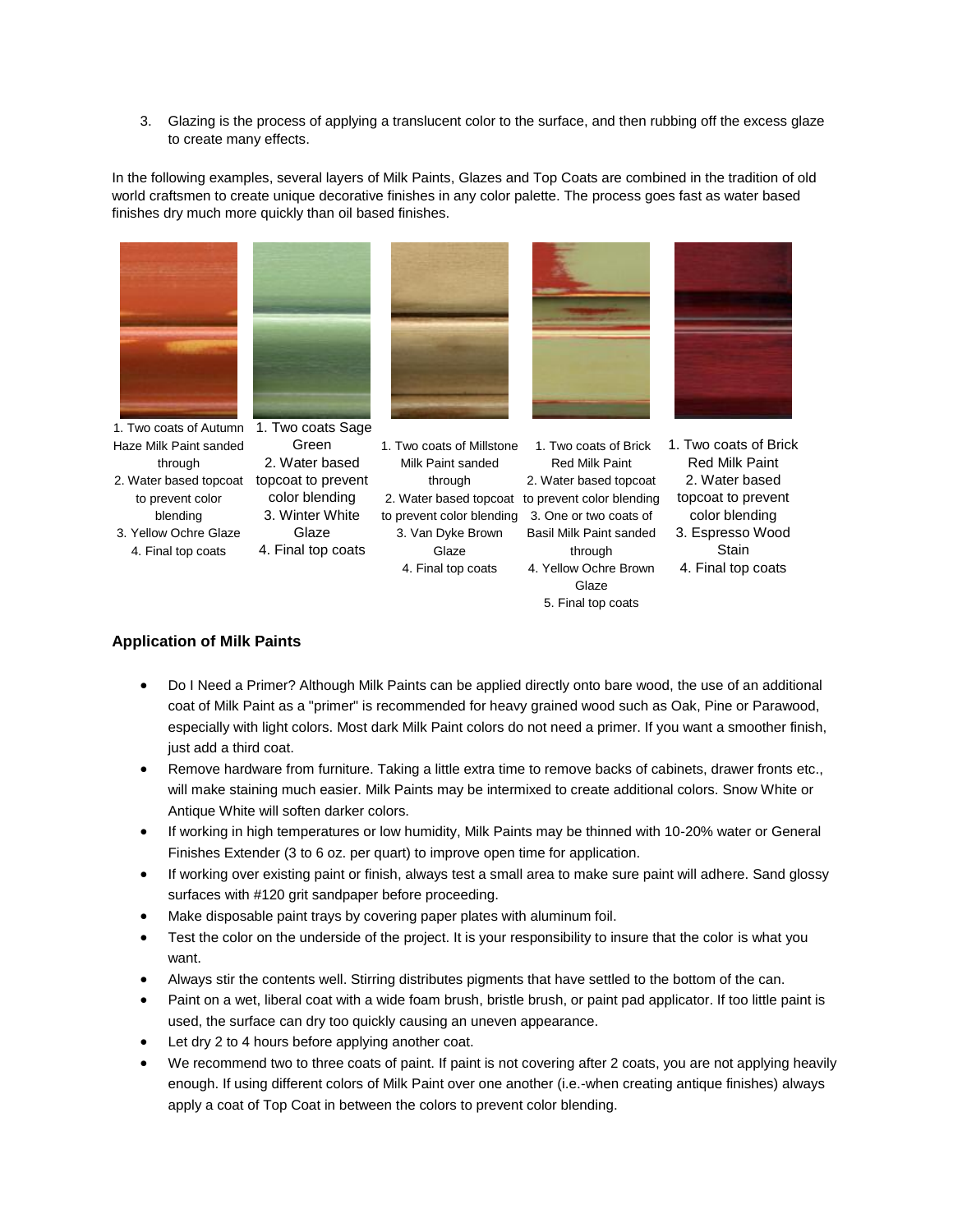- Dry time is normally 2-4 hours under ideal conditions (70° and 70% humidity). Cooler temperatures or higher humidity will prolong dry time to 8-10 hours. Good ventilation, air movement and higher temperatures will accelerate dry time.
- Sanding between coats of any stain, paint or top coat is referred to as Buffing. Buff between each coat of Milk Paint with a superfine sanding sponge, #320 or #400 grit sandpaper.
- Milk Paint dries with a low luster sheen. Although it can be used as a one-can finish, we recommend one application of Water Based Top Coat for increased durability or to increase sheen. It is not necessary to buff after applying final Top Coat.
- Milk Paints are rated for exterior use, and do not require a Top Coat when used in outdoor applications. water based Top Coats are not intended for exterior use.
- Use Milk Paint for all your outdoor furniture. It is not just an interior product! Classic interior/exterior paints for use with furniture, crafts, and cabinets. Milk Paint is a sturdy outdoor finish perfect for outdoor furniture. Uniquely engineered from the latest paint technology, Milk Paints can be used directly from the can to produce a high quality satin sheen. No mixing messy powders!

# **Applying Glazes**

Glaze Effects are translucent water based colors that may be used over any water based stain or paint to create beautiful decorative finishes such as distressing, antiquing, Strie, marble effects, shabby chic, burnishing, color washing, rag rolling and wood graining.



Winter White Glaze Yellow Ochre Glaze Red Sienna Glaze over Antique White over Antique White Milk Paint



over Antique Milk Paint



Van Dyke Brown **Glaze** over Antique Milk Paint



Burnt Umber Glaze over Antique White Milk Paint



Pitch Black Glaze over Antique White Milk Paint

- Always test the color on the underside of the project. It is your responsibility to insure that the color is what you want. Do not practice on your new furniture!
- Always stir the contents well. Stirring distributes pigments that have settled to the bottom of the can.
- Option: Before applying glaze you have the option of top coating first, which will help you control the amount of color and facilitate the spreading of glaze over the surface. The Top Coat layer is smoother and less absorbent, allowing the glaze to slide across the surface. If you want a rustic look with more color, skip the Top Coat layer and apply the glaze directly to the paint. Start with two base coats of Milk Paint following application instructions shown above.
- Let the final base coat dry 2-4 hours.
- Pour Glaze color into a paper plate covered with aluminum foil or painter's tray. Working one small section at a time, apply the Glaze liberally with a foam brush, synthetic brush or paint pad over entire section, keeping the surface wet with Glaze.
- Wipe off excess with absorbent wiping cloths or paper towels to achieve desired look. Do not use Tee-shirts.
- If you want to rework a section, simply rewet the surface with Glaze.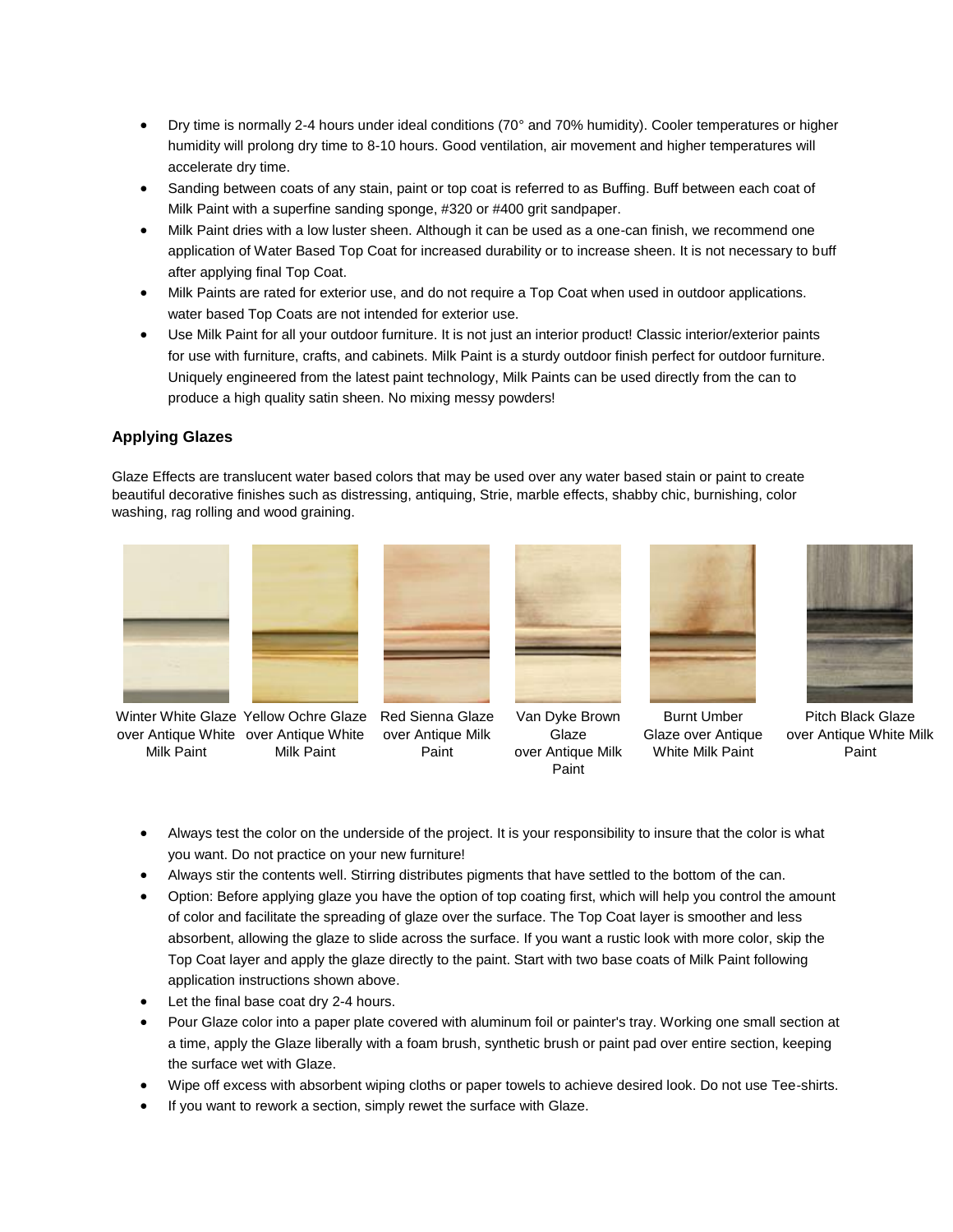- Work quickly, so that the Glaze color does not dry before finishing a section. If necessary, mask off smaller sections around raised areas such as bead board and moldings. Glazes dry fairly quickly, so plan your sections before beginning.
- If working in high temperatures or low humidity, Glaze Effects may be thinned with 10-20% water or General Finishes Extender (3 to 6 oz. per quart) to improve open time for application.
- Let dry 2-4 hours. Apply water based Top Coat for additional durability or to increase sheen.

# **Application of Water Based Top Coats**

- If you are applying Water Based Top Coat over an oil based stain, allow the oil stain to dry a minimum of 48 hours under ideal conditions.
- Water based top Coats are milky white in the can, but will dry to a crystal clear finish. Stir contents well to insure that all the ingredients are mixed together.
- Apply with a foam brush,latex paint pad applicator, or by spraying.
- Apply Top Coats liberally using smooth even strokes working in the direction of the grain. Use enough material to provide a wet film. Do not over brush! Top Coats self level beautifully.
- Top Coats have \*burn in\* characteristics and may slightly lift some of the color during the application of the first coat (particularly red colors).
- On most projects three or four coats of Top Coat is just right. On projects receiving extra wear such as table and desk tops, additional coats will add more protection. Tip: use our High Performance Polyurethane for even more durability.
- Dry Time of Top Coats
- Dry time is normally 2-4 hours under ideal conditions (70 $A^{\circ}$  and 70% humidity).
- Cooler temperatures or higher humidity will prolong dry time to 8-10 hours.
- Good ventilation, air movement and higher temperatures will accelerate dry time.

### **Buffing Top Coats**

- Do not buff the stain prior to the first application Top Coat.
- It is important to buff in between each application of Top Coat for the smoothest possible finish.
- After Top Coat has dried, buff between each application with #320 or #400 grit sandpaper or superfine sanding sponge.
- Remove dust with a clean cloth.
- It is not necessary to buff final Top Coat.

### **Distressed & Antique Finishes**

Finishing furniture is an art form - you can create whatever you want. The terms "distressing" and "antiquing" are often used interchangeably in the wood finishing world. These techniques can be used separately or together along with glazing to obtain the degree of "aging" that you desire.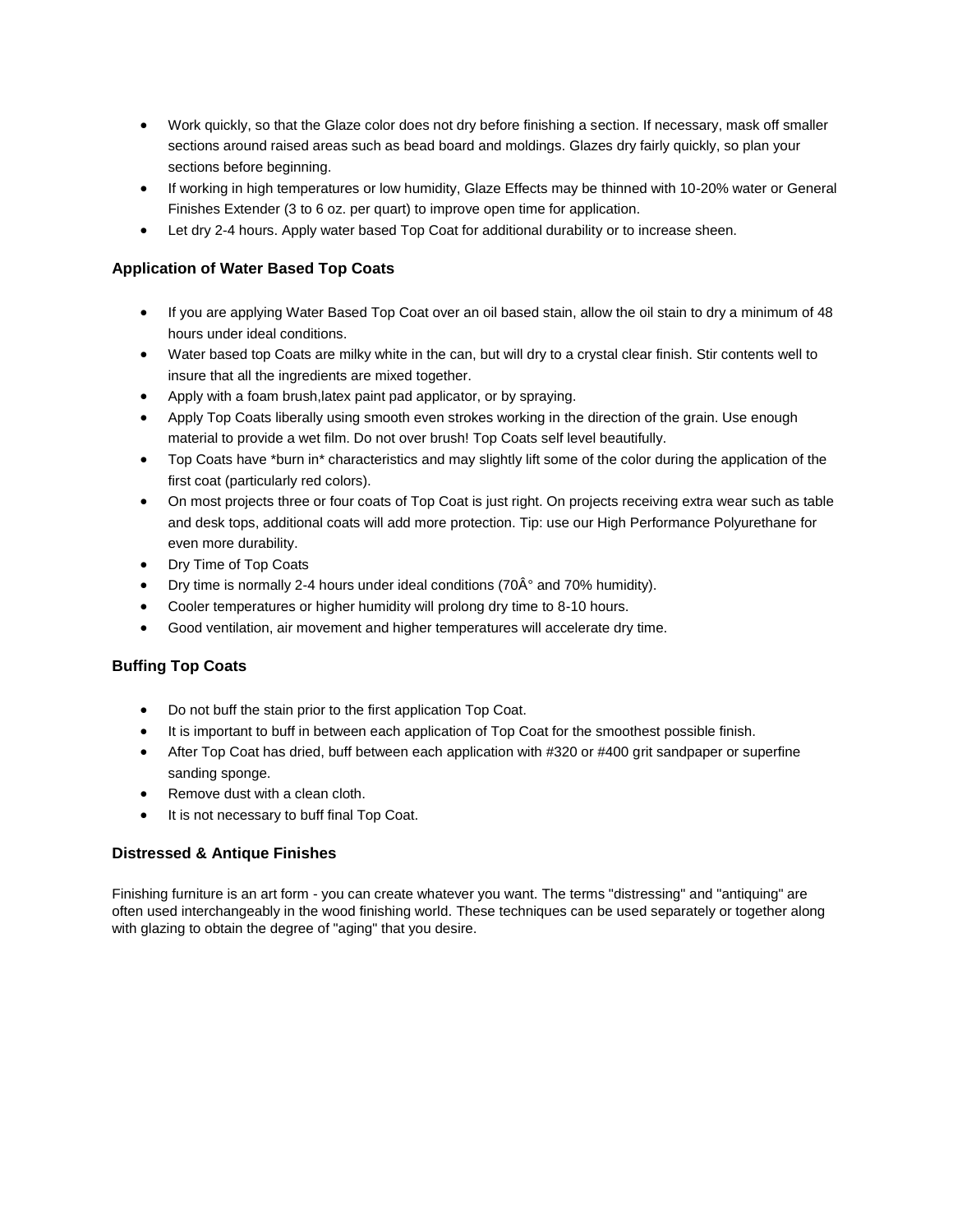

Turn new furniture into heirlooms by creating a vintage, timeworn look. Antiquing is accomplished as follows: After applying your base color and letting it dry, sand the areas you want antiqued with a random orbital sander, following with 100 grit sandpaper by hand to enhance certain areas along the edges, around doorknobs, etc. The look you are trying to obtain is a slightly distressed piece, so don't hold the sander in one spot too long. DO NOT sand corners or moldings with a power sander - these areas should be done by hand. Do one side at a time. After you have finished a section, wipe it down with a slightly damp cloth to remove dust and reveal either the bare wood or under coat of finish beneath, creating the look of slightly worn areas. After you have sanded all surfaces inside and out with power sander (using either a #220 gray foam sanding pad or

#400 grit sandpaper), you are ready to hand sand the edges, corners, and door. You will want to be thinking about where extra wear would be from using the doorknobs, etc. You will notice as you go along that different pressures will bring out more of the undercoat. The doors of furniture get the most wear, so open and close the door and take notice of where your hands are. Imagine over time how much the areas are used and touched. This should help you decide what areas need to be more distressed. Be careful not to sand too hard after you have wiped a section with the damp cloth. When the furniture is sanded while damp, too much paint will come off. It's important to gradually sand all areas.

Follow with Glazing if desired. The trick is to really slather it on (and we mean slather), keeping the surface wet as you apply the glaze. Then just wipe off the excess until you achieve the look you want. You could use an earth-tone glaze such as Van Dyke Brown applied to the sanded areas and moldings of a piece of furniture to create a discolored and aged look. Or you can use glazes to create soft layers of colors. Make the layers of color as intense as you want.

Finish with 3 coats of Waterbase PolyAcrylic following instructions in brochure.

## **Distressing with Milk Paints and Glaze Effects**

- Apply Glaze Effects over Milk Paints or any of the other water based products to achieve a distressed look. Choose furniture with some character such as raised panel doors or decorative molding - most pine pieces will work well. This is an excellent kitchen cabinet finish as well.
- Begin with two coats of Milk Paint painted on for a base coat. Let dry for 2-4 hours and buff between coats with #400 grit paper or a super fine sanding pad. You have the option of painting a second color over the first, and sanding through to allow the first color to show through (color washing), or simply sanding though to the wood below.
- Using coarse #100-#120 grit paper, sand all edges of raised panels, doors, drawers and corners of cabinet all the way through to bare wood. Sand heavily if you want a more rustic looking piece.
- Liberally apply Glaze Effects (really get the surface wet) with foam brush or Handipainter pad over entire area. Wipe off excess with a lint free cloth to achieve desired look. The glaze will color your sanded areas and give the painted sections an aged look. Let dry 2-4 hours. Apply PolyAcrylic, High Performance topcoats for additional durability or increased sheen. (For more design ideas using Milk Paints and Glaze Effects, Use the feather again to lightly accentuate the veins using Black Wood Stain. Allow this to dry 2 hrs.
- Finish by applying 3 coats of Polyacrylic, sanding as instructed in the brochure.